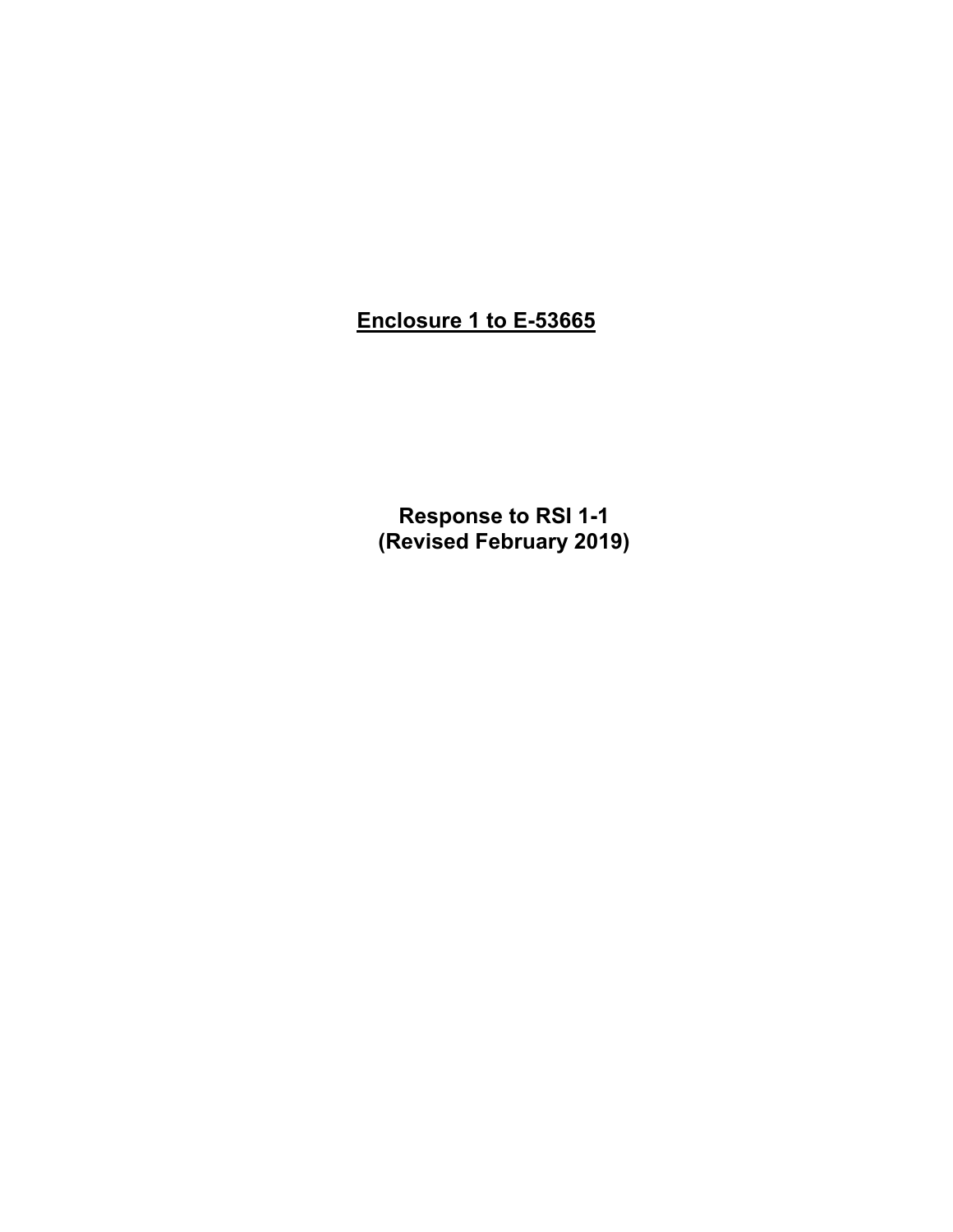### **RSI 1-1**

Identify the content powder specification to ensure that pyrophoric reactions are not credible during all transport conditions.

In document No. DOS-06-0037028-100, Revision 2, the applicant notes that no leak-tightness inspection criterion is specified for use of the packaging. Since the powder environment does not appear to be controlled, it is not clear what materials specification controls would be in place to ensure that pyrophoricity of the contents is not a credible scenario during all transport conditions.

This information is necessary to ensure compliance with the requirements in paragraphs 614 and 644 of the International Atomic Energy Agency (IAEA) Specific Safety Requirements No. 6 (SSR-6), 2012 Edition.

#### **Response to RSI 1-1 (Revised February 2019)**

A pyrophoric material is a liquid or solid that, even in small quantities and without an external ignition source, can ignite within five (5) minutes after coming in contact with air when tested according to the United Nations Manual of Tests and Criteria [1]. Pyrophoric material, even in small quantities and without an external ignition source, can ignite at or below 54.4 °C (130 °F) in contact with air.

Some metals, such as iron and steel, which are not normally thought of as combustible, may ignite and burn when in finely divided form (powders and dusts). Generally, iron and steel are not considered pyrophoric but may be in certain particle ranges and under very specific conditions. For example, clean, fine steel wool may be ignited. Particle size, shape, quantity, and alloy are important factors to be considered when evaluating metal combustibility.

Uranium may form pyrophoric oxides and hydrides that react violently with water and is best stored in oxide form  $(UO<sub>2</sub>)$  in dry, inert atmospheres. Uranium metal (U) releases hydrogen gas  $(H<sub>2</sub>)$  when allowed to react with water. The hydrogen may then react with the metal to form uranium hydride (UH<sub>3</sub>) which may in turn react with oxygen in the air to form stable uranium oxide  $(UD<sub>2</sub>)$  and hydrogen gas  $(H<sub>2</sub>)$  [2].

NRC licensees who generate pyrophoric forms of uranium in their licensed operations are cautioned to carefully consider the requirements to properly "stabilize" such materials prior to offering them for transport [3]. The methods which have been the most satisfactory are:

- 1. Incineration to a non-pyrophoric oxide; or
- 2. Mixing and solidifying in a large matrix of concrete.

Furthermore, pyrophoric materials should be stabilized prior to storage [2].

TNF-XI Package Safety Analysis Report (SAR) Chapter 0A, Description of the Content, DOS-06-0037028-006 Revision 7 [4], provides a complete description of the material allowed as Content Number 8 (n°8). Materials other than those described in this chapter are not allowed.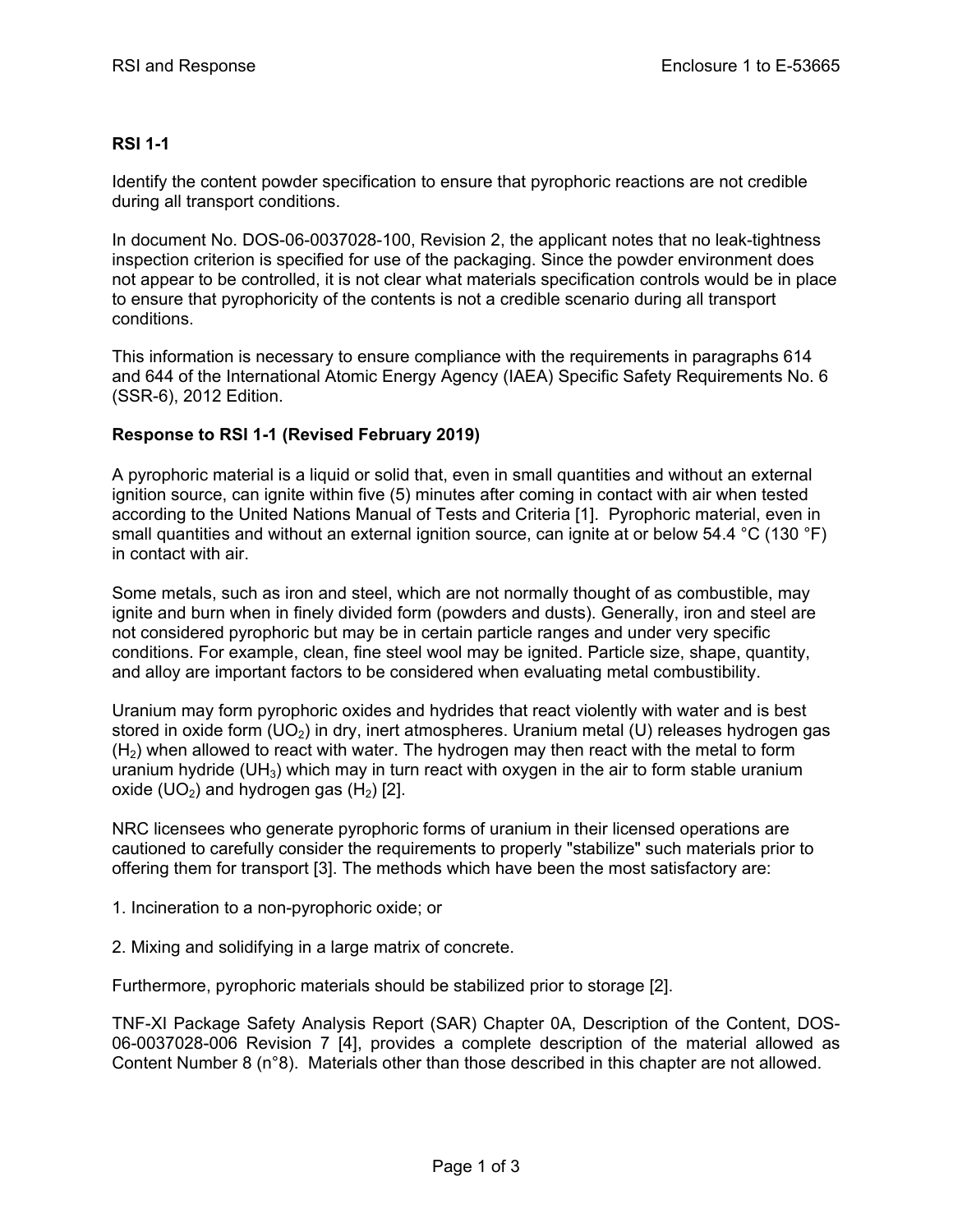Content n°8 is in the following possible forms:

- (A) Material mainly in the form of lumps or fragments with possibly a very low quantity of powder due to the erosion of the material. The powder is not the main constituent of this type of content, as these residues have not been specifically processed to be reduced in form to powder.
- (B) Piece of material of large size (not powdered material). Traces of powder are not excluded.

Enclosure 2 provides pictures of the above 2 forms.

Form (A) (calcined filter aid silicon dioxide, aluminum oxides, aluminosilicate calcined, with a small amount of iron and gadolinium oxides; calcium and aluminum fluorides; and sodium nitrate and gadolinium (hydr)oxides) are shown in pictures 1 to 3.

Form (B) (aluminum in form of thin sheet, craft paper and composite fibers) (synthetic fibers or glass fibers); polyethylene resin; polyvinyl chloride, glass; glass wool or rock wool; alumina oxide and brick; gypsum; polyethylene resin with carbon black; and concrete) are shown in pictures 4 to 15.

These residues have been stored stably for over 20 years in facilities. Additionally, it should be emphasized that the temperature of the contents remain low with respect to the possibility of the pyrophoricity phenomenon (below 60 °C in normal conditions of transport and below 100 °C in accidental conditions of transport)

Form (A) are precipitations processed from liquid waste before 1999 at the Japan Nuclear Fuel Conversion Company (JCO). These precipitations were calcined at 600 °C, stored in drums for over 15 years, samples taken from the drums, and sent to a laboratory at Springfield Fuels Limited (SFL) in the UK in 2014. A series of tests including the drying test were performed in the SFL laboratory on 2014.

The precipitations in Form (A) that may have had the characteristics of pyrophoric material have been stabilized at JCO by incineration to a non-pyrophoric oxide prior to storage over 20 years ago.

Form (A) are precipitations generated when neutralizing waste liquid from the reconversion process or refining process in JCO plant. The precipitations were calcined at about 600 °C, and the precipitations were put in bags after calcining, and these bags were stored in drums. To prepare for the transportation from JCO to SFL and treatment at SFL, JCO has been conducting elemental analysis using X-ray fluorescence (XRF) for each bag in all storage drums.

XRF is a non-destructive analytical technique used to determine the elemental composition of materials. XRF analyzers determine the chemistry of a sample by measuring the fluorescent (or secondary) X-ray emitted from a sample when it is excited by a primary X-ray source. Each of the elements present in a sample produces a set of characteristic fluorescent X-rays ("a fingerprint") that is unique for that specific element, which is why XRF spectroscopy is an excellent technology for qualitative and quantitative analysis of material composition.

Based on the XRF data, residues have been sorted into new drums by type of residues . Before transportation, the material from one drum will be transferred into one TNF-XI packaging.